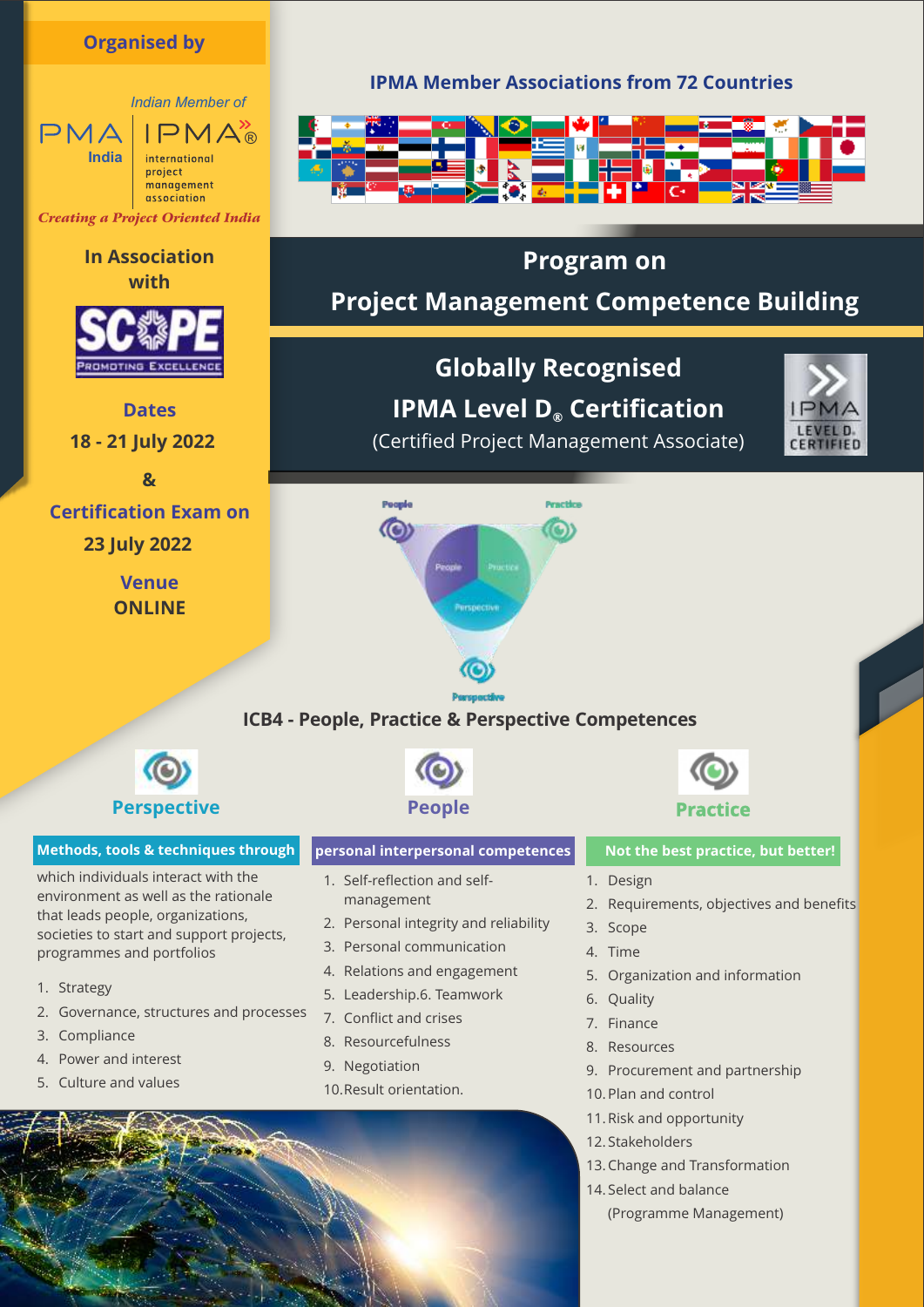The word Project has come from Latin word 'Projectum', which means to throw something forward. Projects in essence are undertaken to build future. Future is uncertain and hence risky. Global authorities have evolved a set of competencies which are imperative for people who want to be associated with this profession of building future.

International Project Management Associates (IPMA), formed in 1965 is the oldest global association of Project Management professionals focused on building skills of Project Management professionals. It has Member Associations across 72 countries. IPMA offers 4 Level Certification system covering entire career path of a project professional. Project Management Associates, established in 1993, is a not for profit society and an exclusive Member Association of IPMA in India.

PMA India has designated "PMA Cert" [a self-reliant entity within PMA India] as Certification Body (CB) for carrying out all activities related to IPMA Certification in India

# **Benefits of the Program**

There is growing realization across Industries that competent Project Management is critical to business performance and the need for Project Management to be developed as an independent competence is being actively recognized across sectors. A planned project execution can bring down cost and time overrun to a great extent, say project management experts.

#### **The program aims to address this need by:**

- Providing a formal structured orientation required to inculcate Project Management Mindset.
- Covering key concepts, tools and techniques including PERT, CPM, Milestone Charts and others.
- Opportunity to acquire a Globally recognized Project Management Certification.

# **Program Outline (based on ICB Ver4)**

#### **Project Management Foundation**

- Need for Project Management benchmark
- Project, Programme, Portfolio
- Product & Project lifecycle
- Project Management Success

#### **Organization**

- The Strategy
- Governance, structures, processes
- Compliance, standards, regulations
- Power & Interest
- Culture & values

#### **Stakeholder Management**

#### **Scope Management**

- Requirements (Functional, Non-functional)
- Product Scope
- Project Scope
- Work Breakdown Structure and its types
- Scope Creep & Gold Plating
- Configuration Management

#### **Schedule Management**

- Project Network Diagram (Activity on Node diagram)
- Estimation
- Critical Path Method & Network analysis
- Schedule compression (Crashing , Fast tracking)
- Resource histogram, smoothing, leveling
- Gantt & Milestone chart

#### **Cost Management**

- Formulating Project Budget & S Curve
- Contingency & Management reserve
- Chart of Accounts & Cost breakdown structure
- Direct & Indirect cost

#### **Earned Value Management (EVM)**

- Quantitative Project Performance Measurement
- Forecasting Budget & Project Duration
- Application of EVM for uniform and un-uniform work

#### **Risk & Opportunity Management**

- Risk identification & aiding tools
- Qualitative & Quantitative Risk Analysis
- Strategies for addressing Negative & Positive Risks
- Risk Response Planning, Residual Risk & Risk Control

#### **Procurement Management**

- Contract & Purchase order
- Steps in Procurement
- Types of Contract
- Supplier Management

#### **Quality Management**

- Quality concepts
- Quality Planning, Assurance & Control
- Cost of Quality
- Quality Tools

#### **Resource Management**

- Resource Planning
- Project Organization, Responsibility Assignment Matrix
- Project Communication

#### **Monitoring & Control**

- In addition to EVM which is already covered
	- Change Management
	- Milestone trend chart

#### **People Competencies**

- Self-reflection & self-management
- Personal integrity & reliability
- Personal communication
- Relationships and engagement
- Leadership & Teamwork
- Conflict and crisis

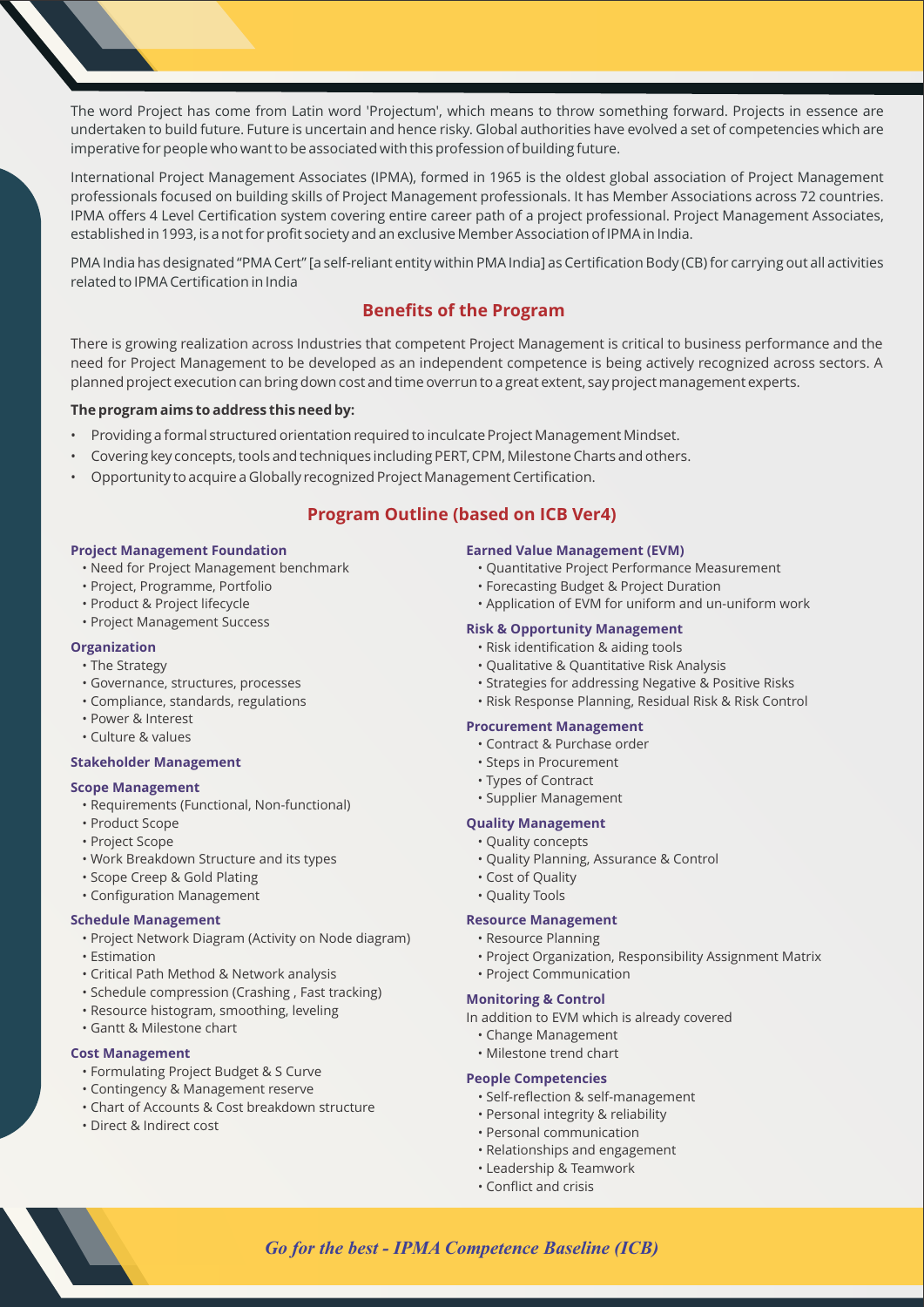IPMA Level D, Certified Project Management Associate, is an exam-based assessment of a wide range of project management knowledge. IPMA 4 Level Certification System is uniquely designed to address the developmental and assessment needs of all Project Professionals, based and a comprehensive inventory of Project Management Competences in People, Practice and Perspective domains.

The Certified Project Management Associate is an internationally recognized entry-level qualification in the area of project management. The certificate is valid for five years.

# **IPMA Level D Certification Exam**

#### Certified Project Management Associate entry requirements:

- Must hold a Bachelor's Degree from a nationally recognized University.
- Experience in the project management competence elements is not compulsory; but it is an advantage if the Applicant already has applied his project management knowledge to some extent.
- Candidates applying for IPMA Level D certification must agree to abide by the 'IPMA code of ethics and professional conduct by endorsing his/her signature in his application.

#### Certified Project Management Associate core competence:

• Shall have the knowledge in all competence elements and be able to apply it.

#### Certified Project Management Associate additional requirements:

- Can practice in any competence element. May work in some fields as a specialist.
- Works as a project team member or a member of the project management staff.
- Has broad project management knowledge and the ability to apply it.

#### **Processes/Steps:**

- 1. Submit Application alongwith
- 2. Knowledge self assessment and
- 3. Appear in 2 exams (Paper 1 & Paper 2)



[ ]**= If deemed not yet competent at first attempt step can be repeated once.**

# **International Rating for IPMA Certifications**

GAPPS : Global Alliance for Project Performance Standards based out of Australia, is a well recognised reference benchmark for alignment and transportability of competency based Project and Program standards and qualifications. GAPPS Mapped 64 key concepts for Project Management for all the certification bodies and published report on their web site http://www.globalpmstandards.org/main/page\_download\_now.html



# **Who / Why to Attend**

Experienced professionals junior to senior management who want to understand the intricacies of Project Management and want to excel in managing projects to advance their career.

## *Knowing is not enough; we must apply - Goethe*